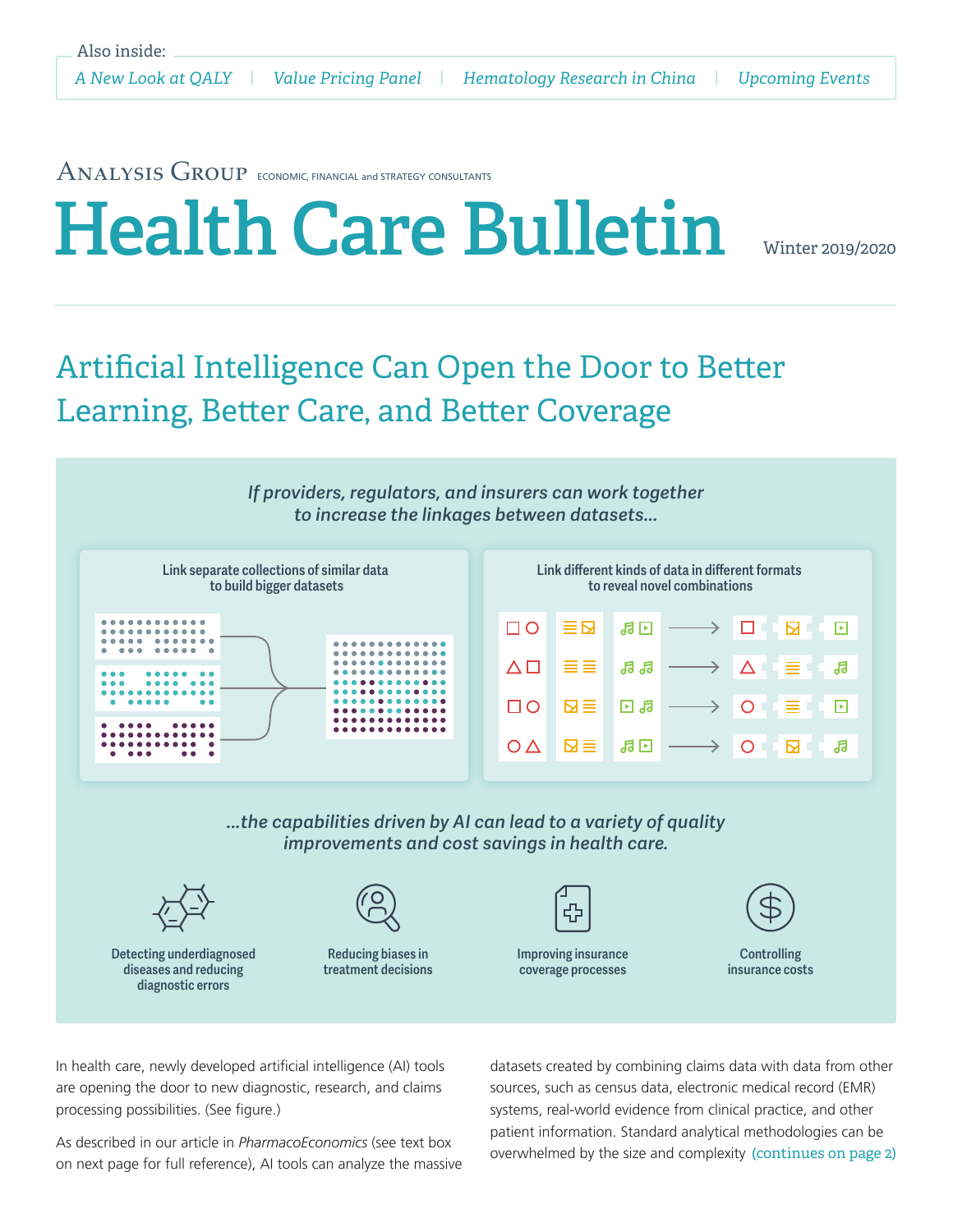## **Supplementing claims data with real-world**  evidence: An excerpt<sup>1</sup>

"The lack of lifestyle characteristics information is often cited as a main limitation of claims data. Information on how the recommended treatment was followed by the patient or the 'quality of care' may also be missing. The ability of AI to find complex patterns in the data can potentially approximate this missing information via combinations of the variables that are available. This can improve the matching of treated and untreated patients, which in turn helps correct for treatment selection biases in retrospective studies of treatment efficacy or safety.

For example, it is notoriously difficult to compare the effect of different treatments based on retrospective studies. The decision to prescribe one treatment over another is generally informed by a doctor's evaluation, and the factors that affect that evaluation, such as the patient's disease severity, other co-morbidities, and history of compliance, may be unobservable to the researcher. If, say, one treatment tends to be used for more severe cases, comparing its efficacy (or safety) against another treatment without controlling for this tendency will bias the results in favor of the treatment that is typically used for easier cases. … Recent research demonstrates that … the use of AI can significantly reduce, and essentially eliminate, such biases."

### Artificial Intelligence (continued from page 1)

of such combined datasets. AI algorithms and systems, on the other hand, can be used to detect intricate and previously unrecognized patterns in the data.

### **Pooling Knowledge to Provide Better Care**

The ability to combine various data sources gives researchers using AI tools access to a vast amount of medical knowledge, experience, and patient histories for particular conditions. Identification of novel patterns in previously untapped data of this sort can aid in:

- Finding new predictors for early onset of diseases
- ɋ Improving the detection of underdiagnosed or rare diseases
- Providing more accurate diagnoses
- Developing personalized treatments and preventive services

### **Identifying and Reducing the Effects of Biases**

The greater knowledge and broader experience available from combined datasets can also help reduce bias in decision making. Bias may be introduced in a number of ways, such as a doctor having limited or incomplete information, or a physician's overreliance on his or her own experience.

By supplementing a physician's experience and knowledge with a wealth of other information at the prescribing moment, AI tools can substantially increase that physician's objectivity. AI applications are also being developed to address other inherent data biases, including "omitted variable bias." (See sidebar for an example.)

### **Improving Insurance Coverage Processes and Fairness**

AI can reduce costs at multiple stages of the insurance process: claim submission, claim adjudication, and fraud monitoring. For example, AI can increase the use of automation in the process for settling claims based on their complexity and known patient history, or can be used for early detection of abnormal price patterns or other warning signs.

If providers, regulators, and insurers can work together to increase the linkages between datasets, the capabilities driven by AI can lead to a variety of quality improvements and cost savings in health care.

**NICK DADSON** MANAGER

**PAUL GREENBERG** MANAGING PRINCIPAL

**LISA PINHEIRO** MANAGING PRINCIPAL

<sup>1.</sup> FROM "COMBINING THE POWER OF ARTIFICIAL INTELLIGENCE WITH THE RICHNESS OF HEALTHCARE CLAIMS DATA: OPPORTUNITIES AND CHALLENGES," *PHARMACOECONOMICS*, JUNE 2019.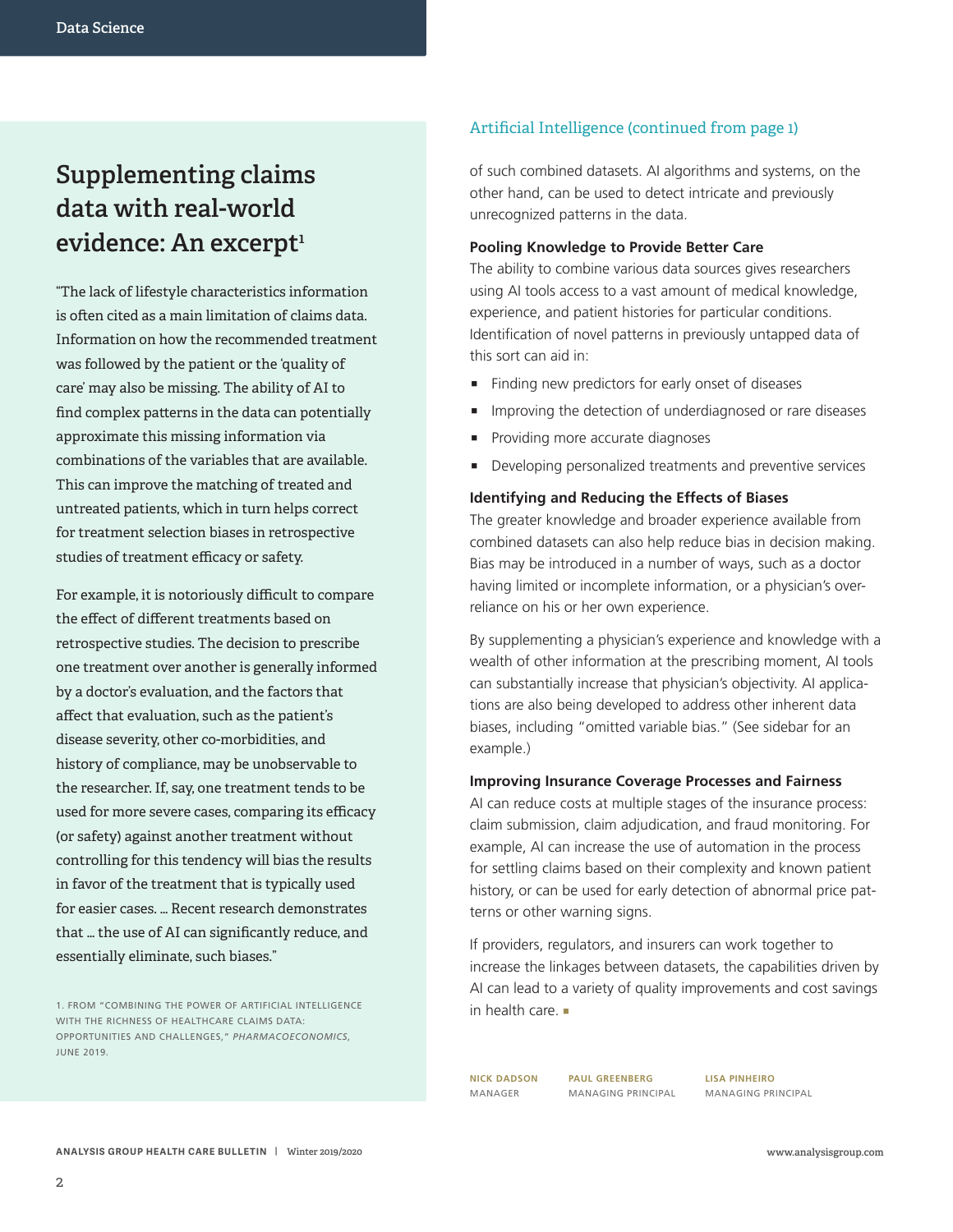## A New Way to Quantify Quality of Life

A discrete choice experiment methodology allows researchers to better assess the burden of disease on people with rare conditions.

One of the biggest challenges when developing effective treatments for rare diseases is gathering sufficient data to quantify disease impact or gauge responses to treatment. A study by Analysis Group and academic and industry researchers describes a more efficient and flexible method for determining the impacts of diseases or treatments on patients.

Our study of acute myeloid leukemia (AML), a rare blood cancer, was the first to use a discrete choice experiment (DCE) methodology to establish societal preferences directly for diseasespecific health states, also known as health state utility values. Utilities represent values linked to well-being, such as disease-related symptoms, energy level, emotional health, or functional status, such as ability to work. A utility value of 0 represents death, and a value of 1 represents perfect health. Values are used to derive

quality-adjusted life years (QALYs) to reflect disease status. Taking into account both quality and quantity of years of life, QALYs can influence regulatory, reimbursement, and pricing decisions.

We applied the DCE methodology in an online survey of a representative sample of the general US population. Study participants chose between two alternatives in 12 life scenarios related to AML. (See figure.)

This novel use of the DCE methodology provides greater sensitivity for utility value assessment, particularly for rare diseases, than conventional methods such as EuroQol's EQ-5D (frequently used for cost-effectiveness models). It allows preference values to be estimated accurately with improved efficiency and greater flexibility than had been possible with other approaches.

#### **MIN YANG** VICE PRESIDENT

**ANNIE GUÉRIN** VICE PRESIDENT

ADAPTED FROM "ASSESSING UTILITY VALUES FOR TREATMENT-RELATED HEALTH STATES OF ACUTE MYELOID LEUKEMIA IN THE UNITED STATES" BY EYTAN M. STEIN, MIN YANG, ANNIE GUÉRIN, WEI GAO, PHILIP GALEBACH, CHERYL Q. XIANG, SUBRATA BHATTACHARYYA, GAETANO BONIFACIO, AND GEORGE J. JOSEPH, *HEALTH AND QUALITY OF LIFE OUTCOMES*, SEPTEMBER 2018.



### **Example of a discrete choice experiment card**  *(6 out of 11 attributes shown)*

| <b>Attributes</b>                      | <b>Scenario A</b>                                                  | <b>Scenario B</b>        |
|----------------------------------------|--------------------------------------------------------------------|--------------------------|
| Fever                                  | Occasionally                                                       | Frequently               |
| Lack of energy                         | Frequently                                                         | All the time             |
| <b>Problems with</b><br>daily function | Not able to take<br>care of self,<br>bedridden most<br>of the time | Able to work<br>normally |
| Anxious/depressed                      | Occasionally                                                       | Frequently               |
| <b>Hospitalized</b>                    | All the time                                                       | Rarely/never             |
| <b>Duration of life</b>                | 4 years                                                            | 1 year                   |

*lowest value on energy levels...*

*...and the highest value on having few problems with daily function*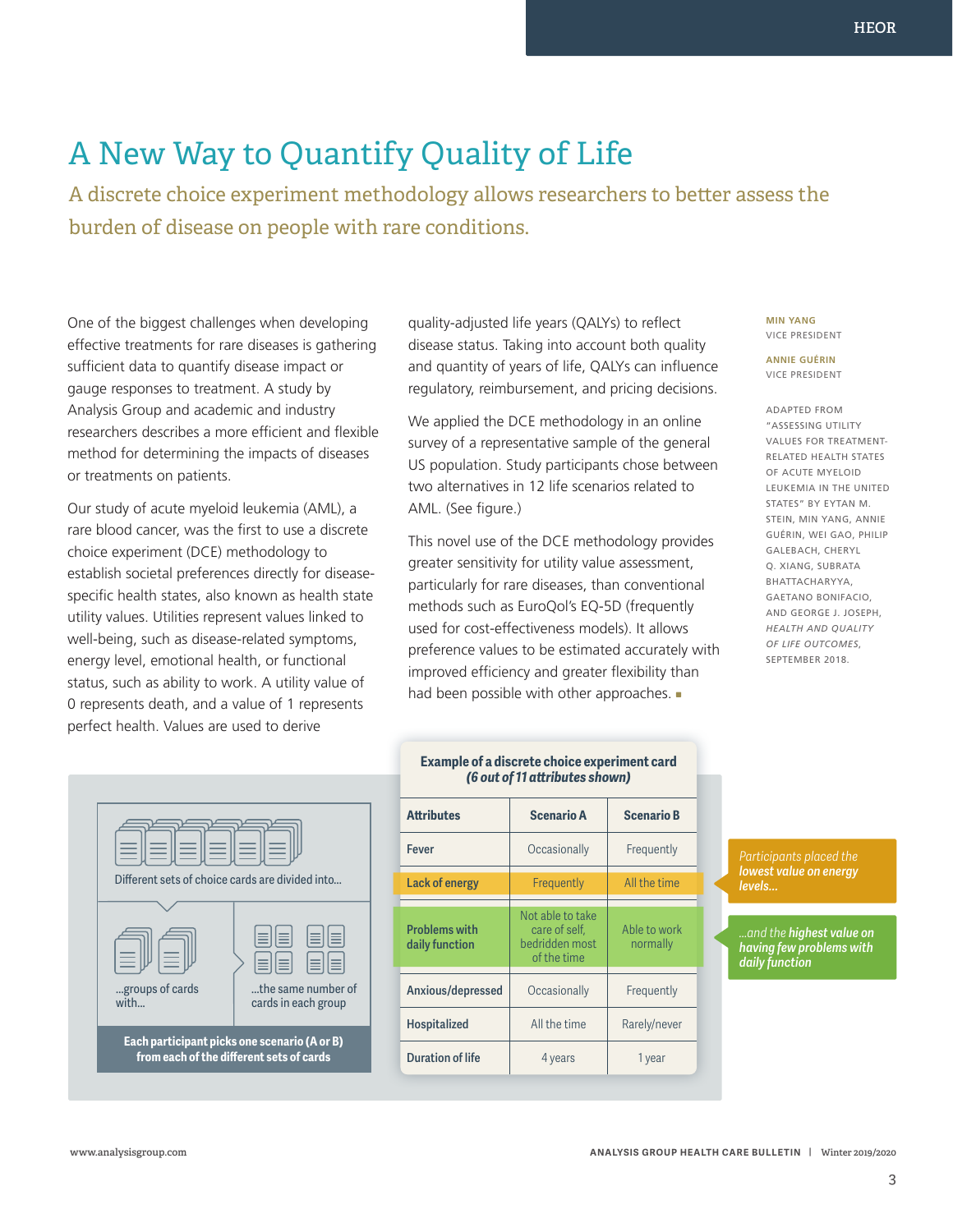## Protecting Access, Encouraging Innovation: A Discussion About Drug Pricing

Drug prices dominate the news in a way few other health care topics do.

Spending on prescription drugs, which accounts for about 10–15% of annual health care spending, is the fastestgrowing part of most commercial insurance plans, and has become a highly visible symbol of the challenges of controlling overall health care spending in the United States. What tools might help make pharmaceuticals more accessible to people who need them? Does drug pricing adequately reflect the necessary capital costs of bringing new therapies to market? What role do negotiated rebates play in this system? Can increased competition play a role in controlling prices?

These and other topics were the subject of a lively debate about drug pricing at Analysis Group's annual **Law & Economics Symposium** on life sciences topics. Moderated by Managing Principal Noam Kirson, the expert panel comprised Jennifer Bryant of PhRMA, Rena Conti of Boston University, David Cutler of Harvard University, Craig Garthwaite of Northwestern University, and former FDA Commissioner Scott Gottlieb. Below we briefly recap the three main topics the panelists discussed.

## **Balancing Priorities in Drug Pricing**

**NOAM KIRSON,** MANAGING PRINCIPAL

This panel was a valuable opportunity to bring together a group of leading researchers and experts to discuss current drug pricing issues and assess various policy options. Though the panel covered a range of different topics, they all revolved around a central tension in this area: the need to balance budgetary impact and affordability with maintaining incentives for research and development of future therapies. In other words, how can drugs be priced and financed so that people who need them have access to them while maintaining a market structure that encourages the development of future breakthroughs?

The ideas that the panelists suggested, questioned, and debated represent some of the mechanisms that stakeholders have proposed to address this basic tension. None of these policies is likely to provide an easy solution, but rigorous and open debates such as the one this panel engaged in will be key to charting a way forward in the future.

### Rebates: Who Reaps the Benefits?

Much of the conversation centered on the topic of rebates – confidential discounts off the list price negotiated by either insurers or pharmacy benefit managers (PBMs) with drug manufacturers in exchange for placing those drugs on the insurer's formulary of covered medications. Panelists debated whether these discounts – which are not directly passed

through to plan participants – should be eliminated as part of a strategy for reducing out-of-pocket costs.

The panel also discussed recent calls to allow Medicare to directly negotiate drug prices.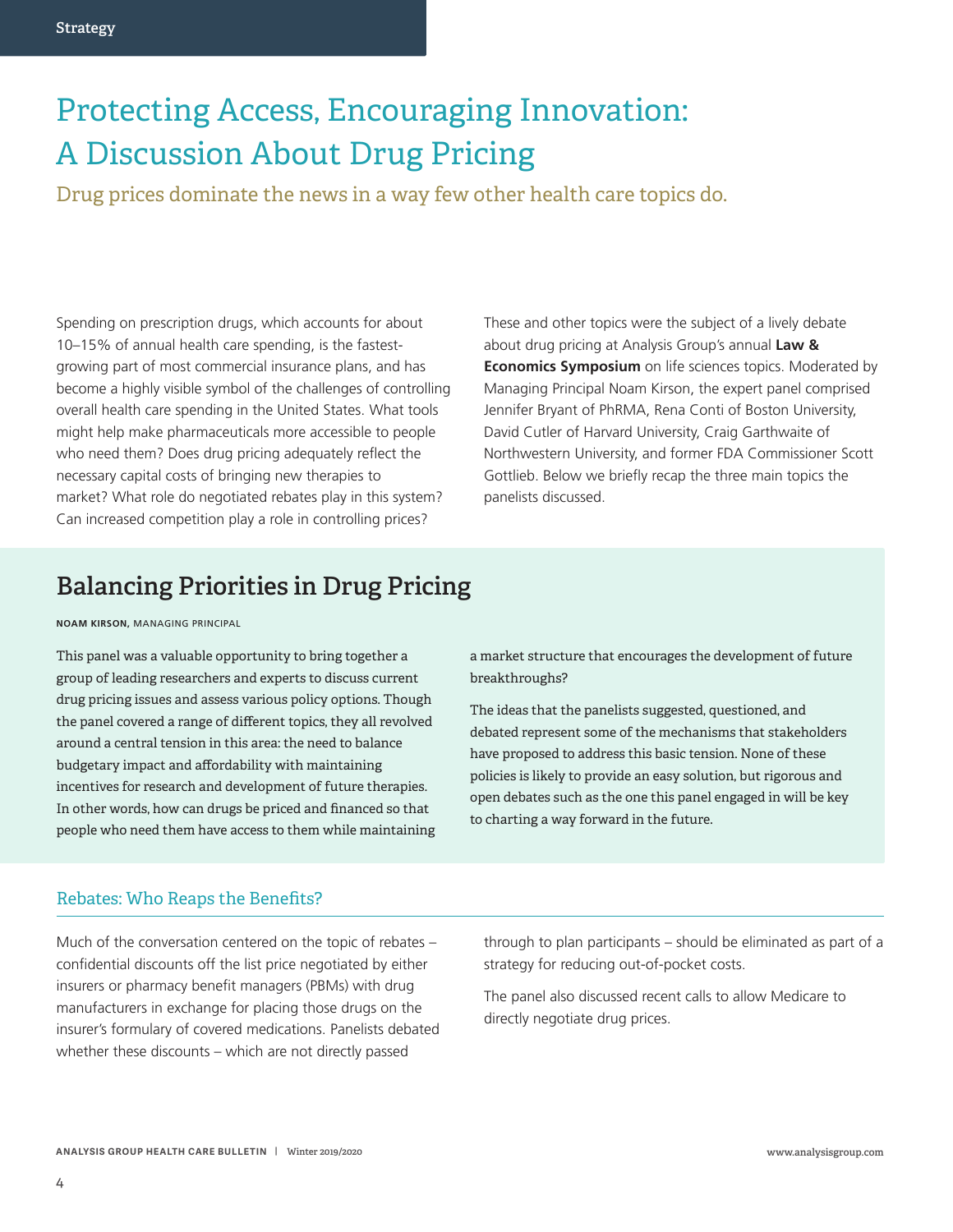## Price Benchmarks: Looking to the World

One frequently discussed way of controlling drug prices is the use of an international price index (IPI) benchmarking system. The goal of such a model would be to reduce the price paid by Medicare for a drug by setting its target price closer to what other nations pay.

Some reservations about the efficacy and the effects of the system were raised by panelists, such as that it would be

detrimental to competition and would significantly reduce investment in future therapies. And, as a recent Analysis Group article points out, even in European drug markets, where benchmark comparisons are mandatory in certain situations, determining the appropriate target prices is a highly complex undertaking.1

### New Pricing Models: Netflix, Anyone?

The panel addressed whether innovative pricing methods might help ensure access to higher-priced therapies. Such models have already been proposed and debated for gene therapies – including, for example, long-term financing plans for expensive, "one and done" treatments, and agreements that link payments to therapeutic outcomes.<sup>2</sup>

One that was much discussed by panelists was the so-called "Netflix model," a subscription model that Louisiana has recently employed to cover hepatitis C treatments for its Medicaid and prison populations. The state agreed to pay a drug manufacturer a fixed amount and, in return, receive unlimited doses of the medication. (See figure.) The program was described by some panelists as a "win-win" because it would greatly expand the number of people who would have access to a particular treatment and give drug manufacturers certainty about revenue.

There was some discussion, however, about the conditions under which such a model could be successful, and whether it could be broadly applicable. There were also reservations expressed about the market signals that would be sent by lowering an already cost-effective price for a drug, which might in turn contribute to underinvestment by venture capital in the pharmaceutical market.



1."ECONOMICS OF EXCESSIVE PRICING: AN APPLICATION TO THE PHARMACEUTICAL INDUSTRY" BY CLAUDIO CALCAGNO, ANTOINE CHAPSAL, AND JOSHUA WHITE, *JOURNAL OF EUROPEAN COMPETITION LAW & PRACTICE*, MARCH 2019.

2."ARE PAYERS READY TO ADDRESS THE FINANCIAL CHALLENGES ASSOCIATED WITH GENE THERAPY?" BY MICHAEL CIARAMETARO, GENIA LONG, MICHAELA JOHNSON, NOAM KIRSON, AND ROBERT W. DUBOIS, *HEALTH AFFAIRS BLOG*, JUNE 28, 2018.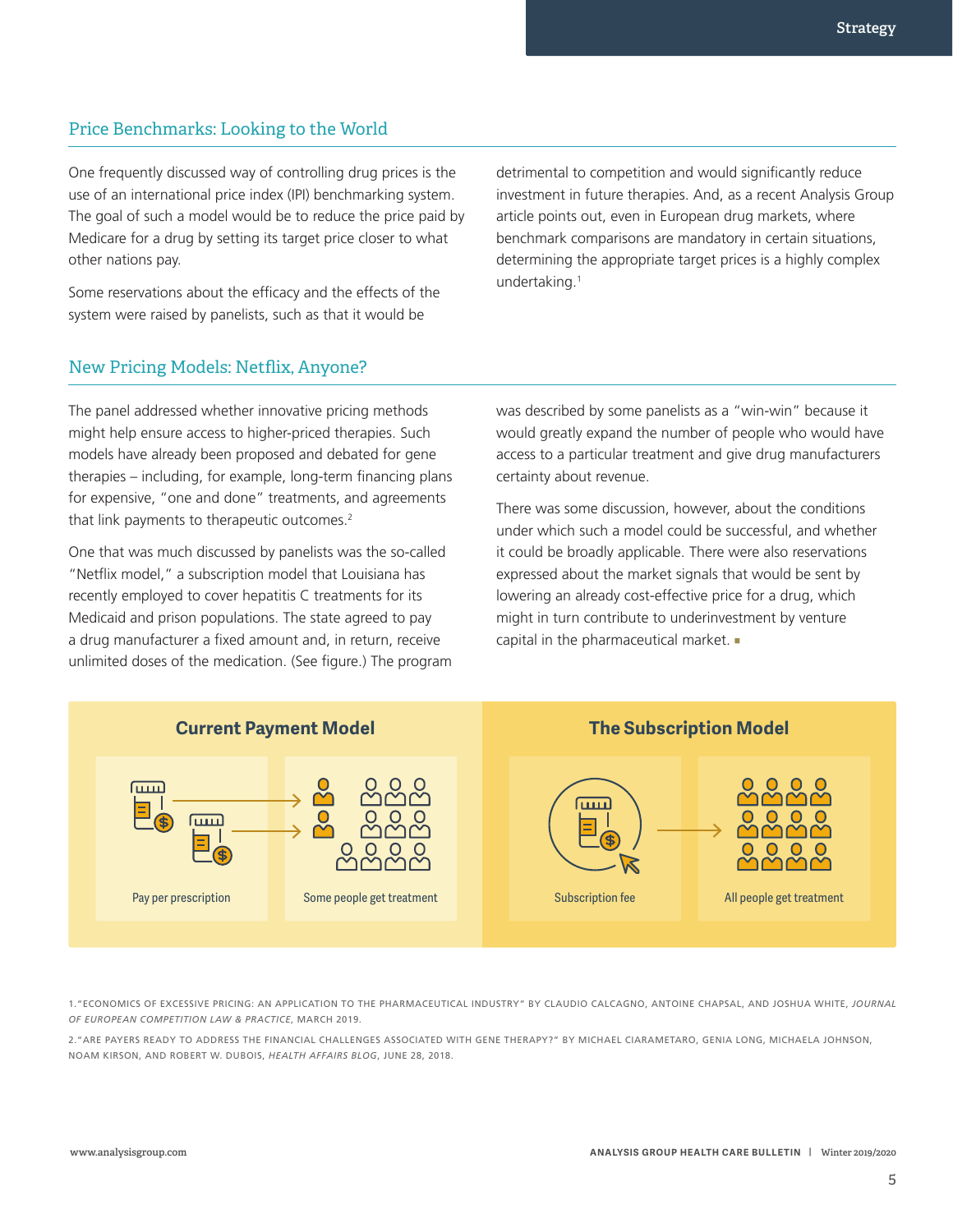## A Collaboration to Advance Hematology Research

There is a significant gap in the treatment for hematological diseases in China compared to other developed countries, according to Dr. Tao Cheng, scientific director and deputy president of the Institute of Hematology & Blood Diseases Hospital (IHBDH). "High-quality research based on real-world evidence can help us understand the reasons for this gap and improve the treatment of blood disease in China," said Dr. Cheng.

To help address this situation, IHBDH, a clinical and research institute of the Chinese Academy of Medical Sciences and Peking Union Medical College, invited Analysis Group to partner with the institute to create the National Longitudinal Cohort of Hematological Diseases in China (NICHE), China's first comprehensive blood disease research platform.

Analysis Group will work closely with IHBDH to design and build the platform, which will lay the foundation needed to evaluate treatment patterns, effectiveness, and safety; facilitate clinical decision making; and inform health policies and regulatory and reimbursement decisions.

The project will be designed to facilitate research on:

- **E** Hemophilia
- **u** Lymphoma
- Multiple myeloma

■ Acute myeloid leukemia

- Pediatric hematological diseases
- Other blood diseases

"It is our aim to improve the survival rate and improve the quality of life of patients throughout China," said Dr. Jianxiang Wang, medical director of IHBDH. "Making the right health care decisions that lead to improved patient outcomes requires being able to look at real-world evidence on relevant populations."

Analysis Group will also assist IHBDH with assembling a scientific advisory committee drawn from experts in hematological diseases, health policy, health economics, epidemiology, biostatistics, bioinformatics, biotechnology, and biopharma. The committee will discuss and help address a range of important topics in the design, setup, and quality control of NICHE.

#### Additional information is available at **www.niche-study.org**.



Our goal is to set up a world-class hematologic research platform that advances the patient-centric study of hematology in China. This is a complex challenge that has not been well addressed in China. We are excited to collaborate with IHBDH on this important undertaking."

*ERIC WU, MANAGING PRINCIPAL, ANALYSIS GROUP*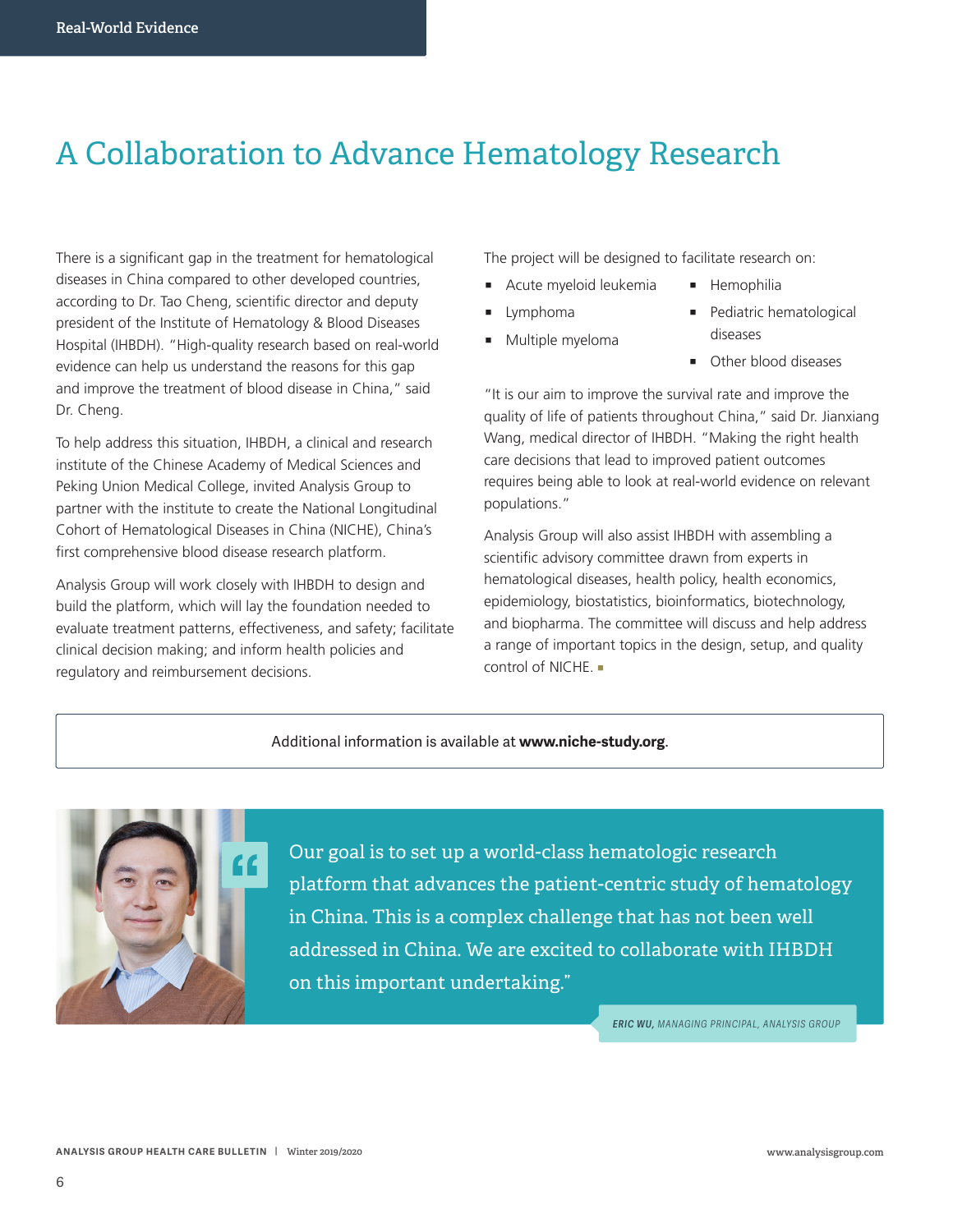## Analysis Group at Upcoming Conferences and Events

Analysis Group consultants will present recent work and participate on panels at major conferences in 2020. We also will host events to discuss current topics in the health care industry.



**ANALYSIS GROUP HEALTH CARE BULLETIN | Winter 2019/2020**